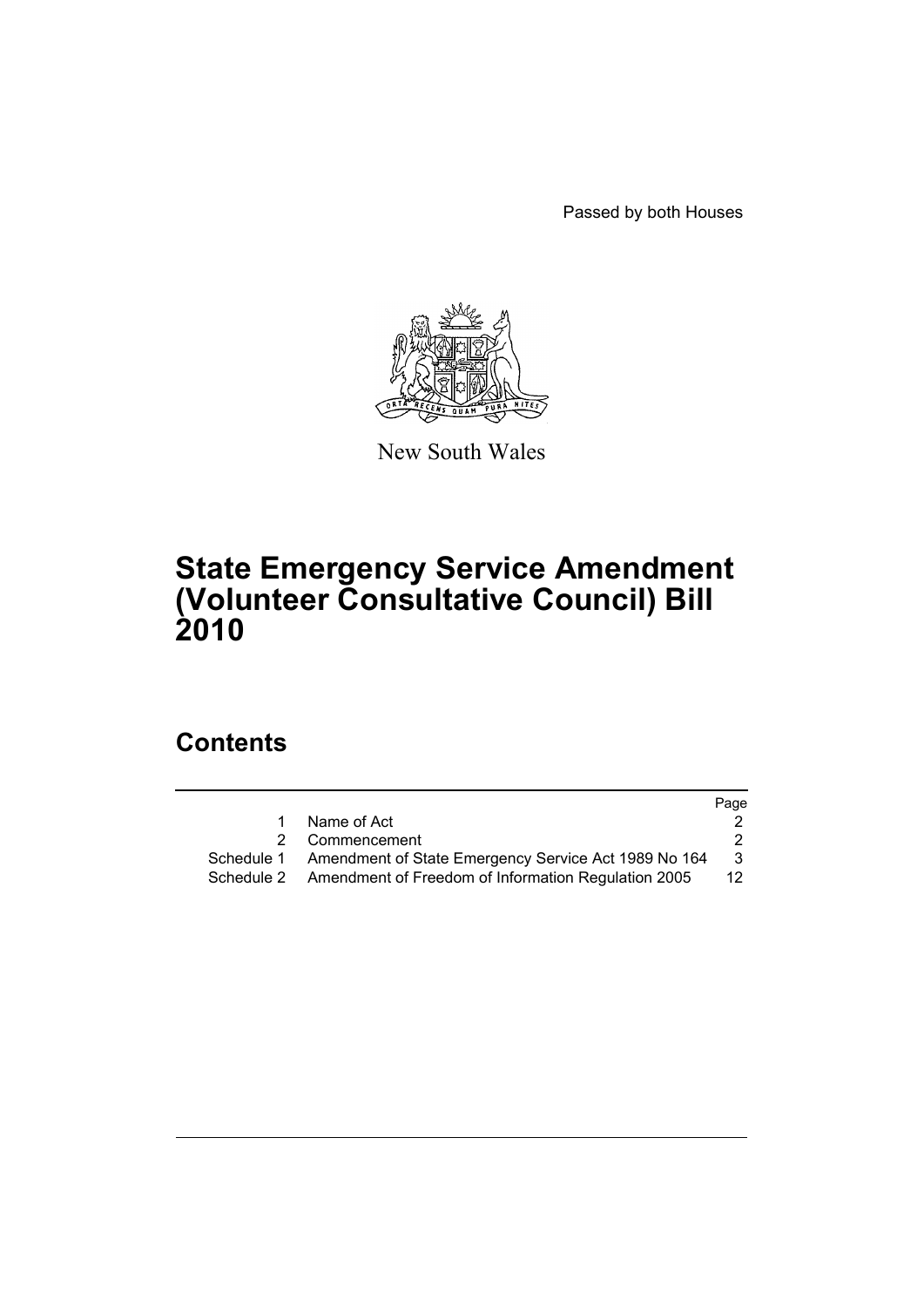*I certify that this public bill, which originated in the Legislative Assembly, has finally passed the Legislative Council and the Legislative Assembly of New South Wales.*

> *Clerk of the Legislative Assembly. Legislative Assembly, Sydney, , 2010*



New South Wales

# **State Emergency Service Amendment (Volunteer Consultative Council) Bill 2010**

Act No , 2010

An Act to amend the *State Emergency Service Act 1989* to establish the SES Volunteer Joint Consultative Council and make provision for its functions, membership and procedure.

*I have examined this bill and find it to correspond in all respects with the bill as finally passed by both Houses.*

*Assistant Speaker of the Legislative Assembly.*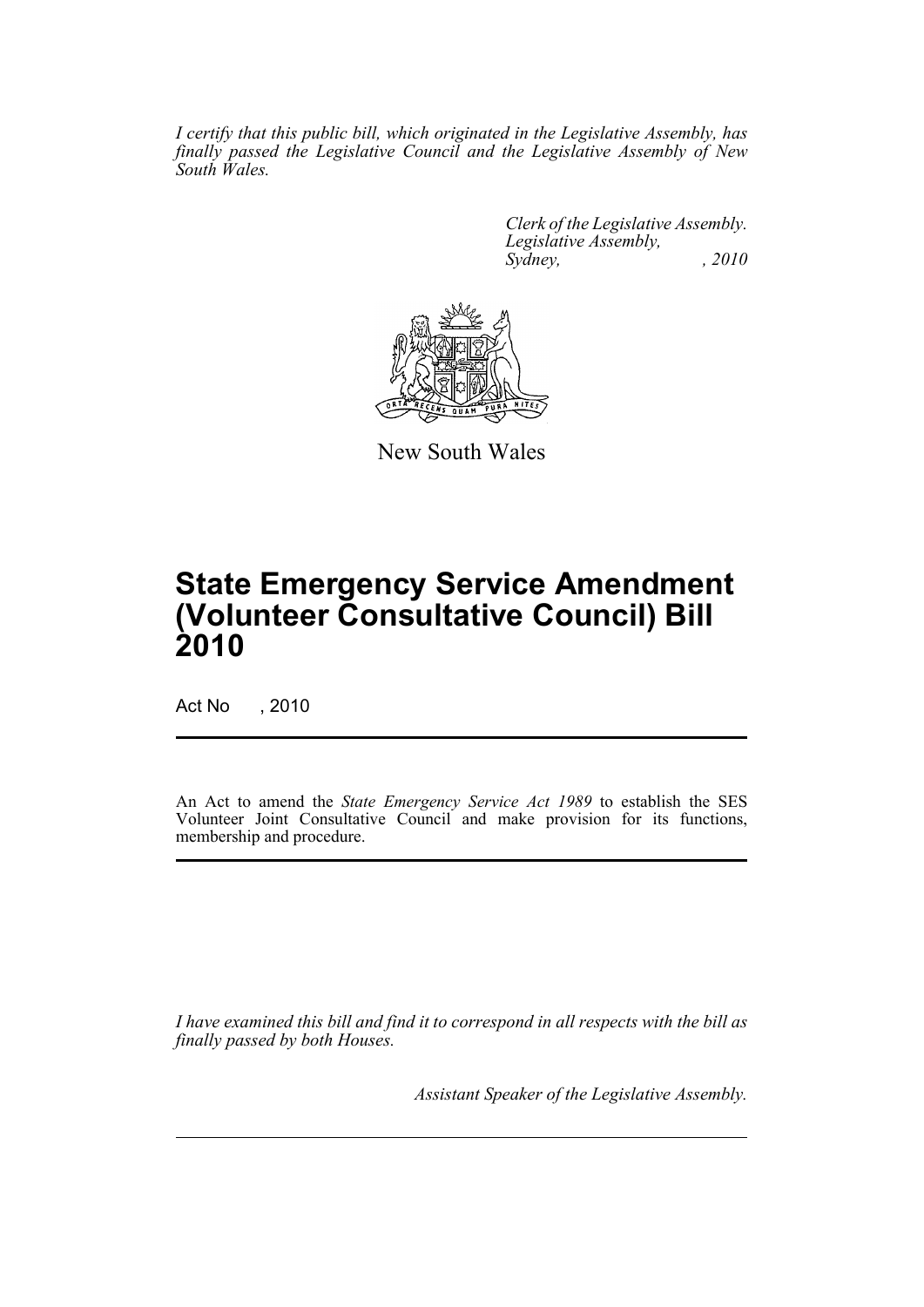### <span id="page-2-0"></span>**The Legislature of New South Wales enacts:**

#### **1 Name of Act**

This Act is the *State Emergency Service Amendment (Volunteer Consultative Council) Act 2010*.

### <span id="page-2-1"></span>**2 Commencement**

This Act commences on the date of assent to this Act.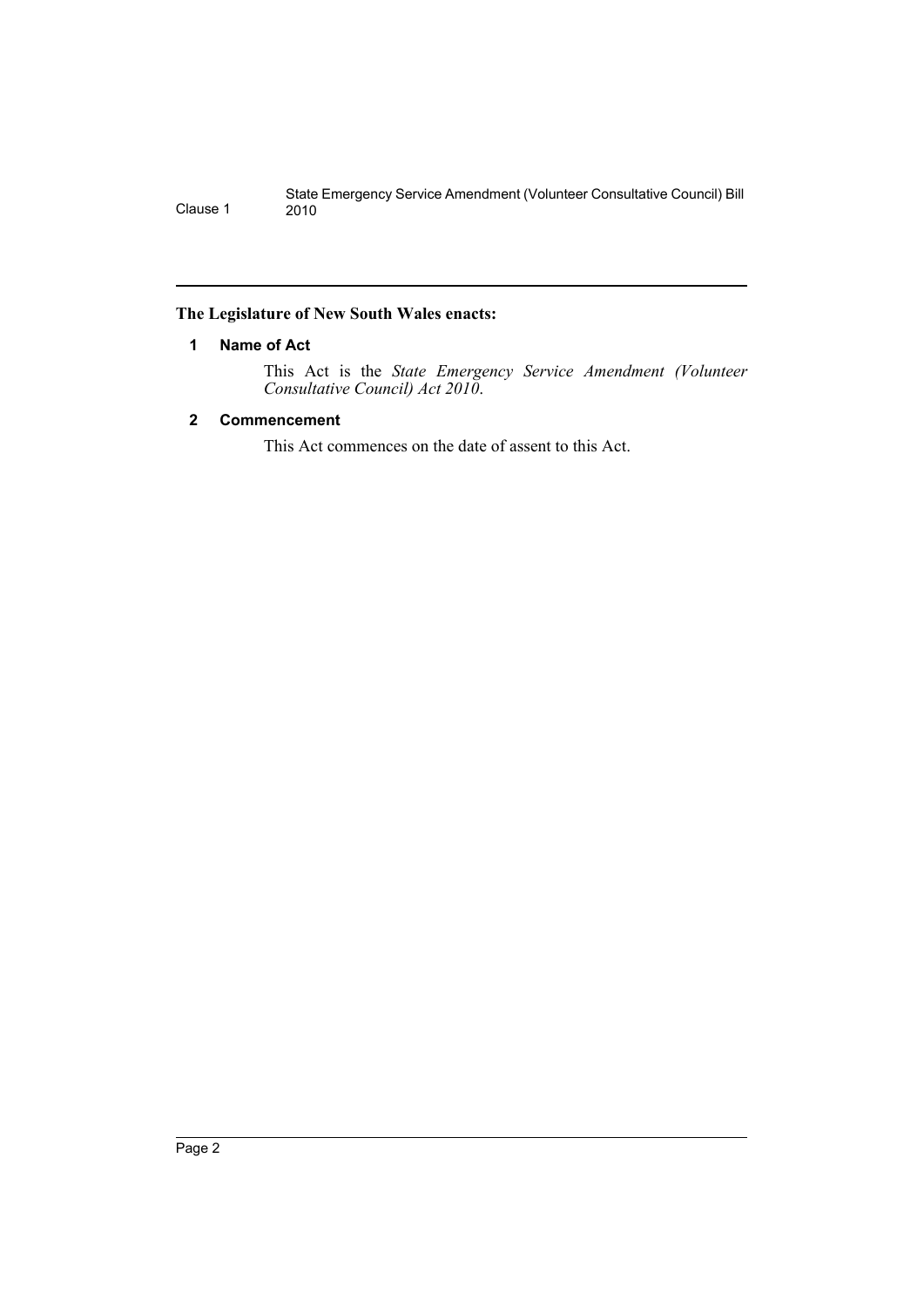Amendment of State Emergency Service Act 1989 No 164 Schedule 1

# <span id="page-3-0"></span>**Schedule 1 Amendment of State Emergency Service Act 1989 No 164**

#### **[1] Section 3 Definitions**

Insert in alphabetical order in section 3 (1):

*Consultative Council* means the SES Volunteer Joint Consultative Council.

## **[2] Section 24A Definitions**

Insert ", the Consultative Council" after "State Emergency Service" in paragraph (c) of the definition of *SES expenditure*.

### **[3] Part 5B**

Insert after section 24Y:

# **Part 5B SES Volunteer Joint Consultative Council**

#### **24Z Establishment of SES Volunteer Joint Consultative Council**

There is established by this Act an SES Volunteer Joint Consultative Council.

#### **24ZA Membership and procedure of Consultative Council**

- (1) The Consultative Council is to consist of 7 members as follows:
	- (a) the Commissioner, who is to be the Chair of the Council,
	- (b) 3 persons, who are to be members of staff of the State Emergency Service, appointed by the Minister on the recommendation of the Commissioner,
	- (c) the President of the New South Wales State Emergency Service Volunteers Association Incorporated,
	- (d) 2 persons appointed by the Minister on the recommendation of the New South Wales State Emergency Service Volunteers Association Incorporated, one of whom is to be a volunteer officer who is a deputy to a region controller or is a local controller or unit controller.
- (2) Schedule 3 contains provisions relating to members and procedure of the Consultative Council.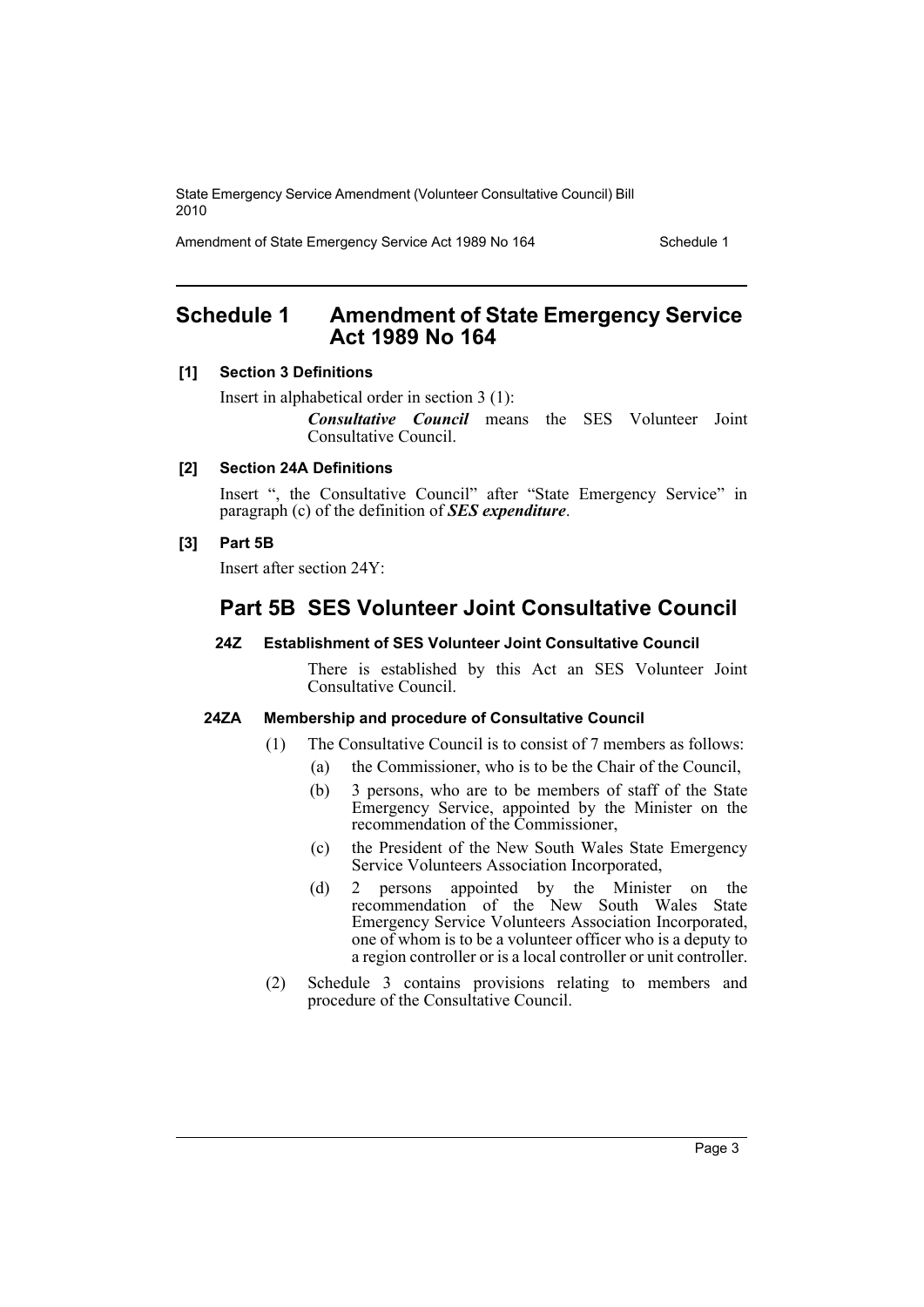Schedule 1 Amendment of State Emergency Service Act 1989 No 164

#### **24ZB Functions of the Consultative Council**

- (1) The Consultative Council has the following functions:
	- (a) to advise and report to the Commissioner on any matter relevant to volunteer members of SES units,
	- (b) such other functions as may be conferred or imposed on it by or under this or any other Act.
- (2) The Consultative Council may give advice and make reports whether or not the advice or reports were requested.

#### **24ZC Reporting requirement**

The following are to be included in the annual report of the State Emergency Service under the *Annual Reports (Departments) Act 1985* for each financial year:

- (a) the names of each member of the Consultative Council holding office during the financial year,
- (b) the period of the year during which the member held office,
- (c) a record of the attendance of those members at any meeting of the Consultative Council held during the financial year.

#### **[4] Section 25 Personal liability of members of Service and Consultative Council and volunteers**

Insert at the end of section  $25(1)(c)$ :

or

(d) a member of the Consultative Council,

#### **[5] Section 25 (1)**

Insert "or the Consultative Council" after "assisting the State Emergency Service".

#### **[6] Schedule 1 Savings, transitional and other provisions**

Insert at the end of clause 1 (1):

*State Emergency Service Amendment (Volunteer Consultative Council) Act 2010*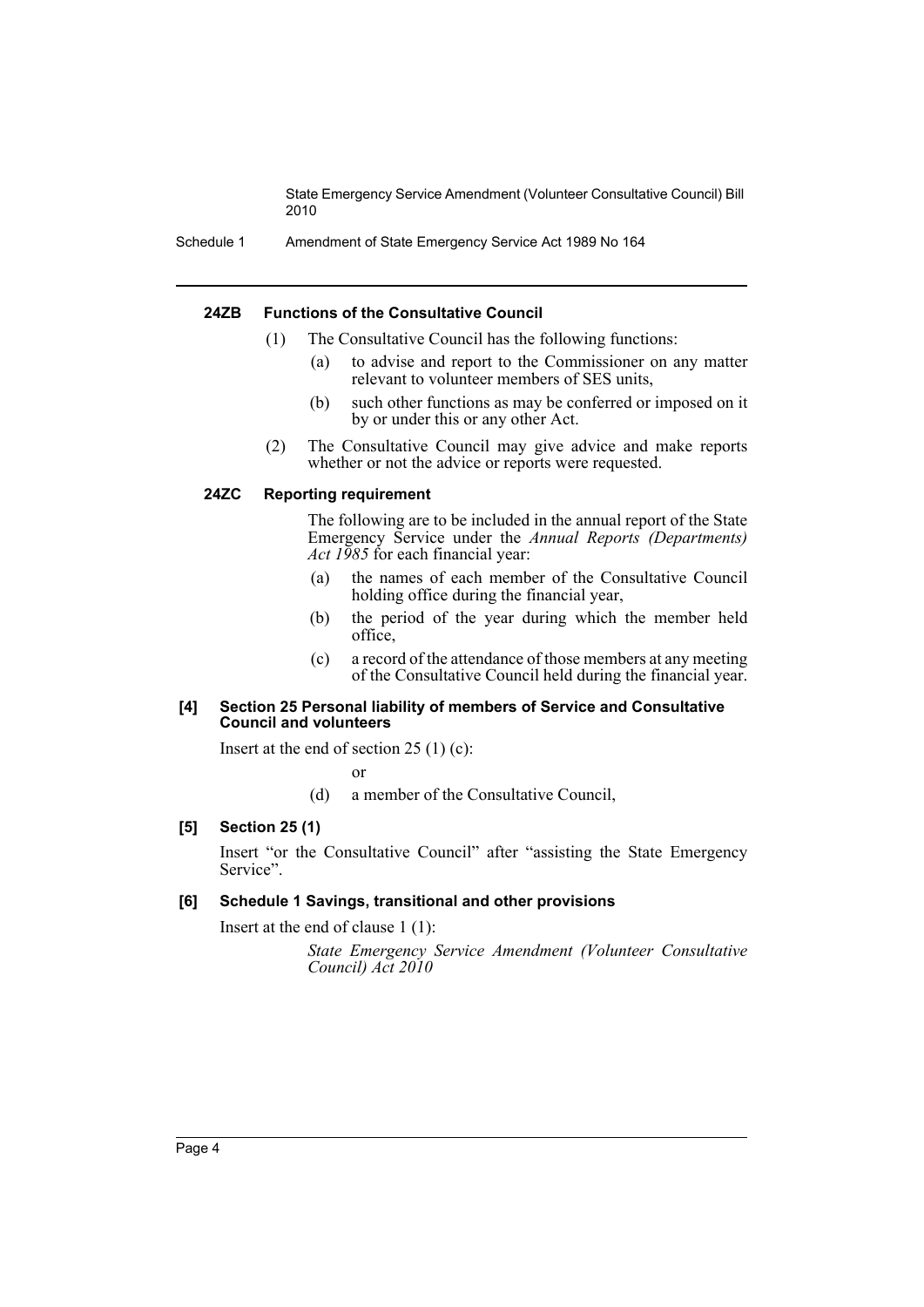Amendment of State Emergency Service Act 1989 No 164 Schedule 1

## **[7] Schedule 3**

Insert after Schedule 2:

# **Schedule 3 Constitution and procedure of Consultative Council**

(Section 24ZA)

# **Part 1 General**

#### **1 Definitions**

In this Schedule:

*appointed member* means a member of the Consultative Council who is appointed by the Minister.

*Chair* means the Chair of the Consultative Council.

*member* means any member of the Consultative Council.

*staff member* means a member of the Consultative Council appointed under section 24ZA (1) (b).

*volunteer member* means a member of the Consultative Council specified in section 24ZA (1) (c) or (d).

# **Part 2 Constitution**

#### **2 Terms of office of appointed members**

Subject to this Schedule, an appointed member holds office for such period (not exceeding  $\overline{5}$  years) as is specified in the member's instrument of appointment, but is eligible (if otherwise qualified) for re-appointment.

#### **3 Remuneration**

- (1) The Chair is not entitled to be paid remuneration in respect of the duties he or she performs as Chair.
- (2) A staff member is not entitled to be paid remuneration in respect of the duties he or she performs as a member.
- (3) A volunteer member is only entitled to be paid such travelling and subsistence allowances as the Commissioner may from time to time determine in respect of the member.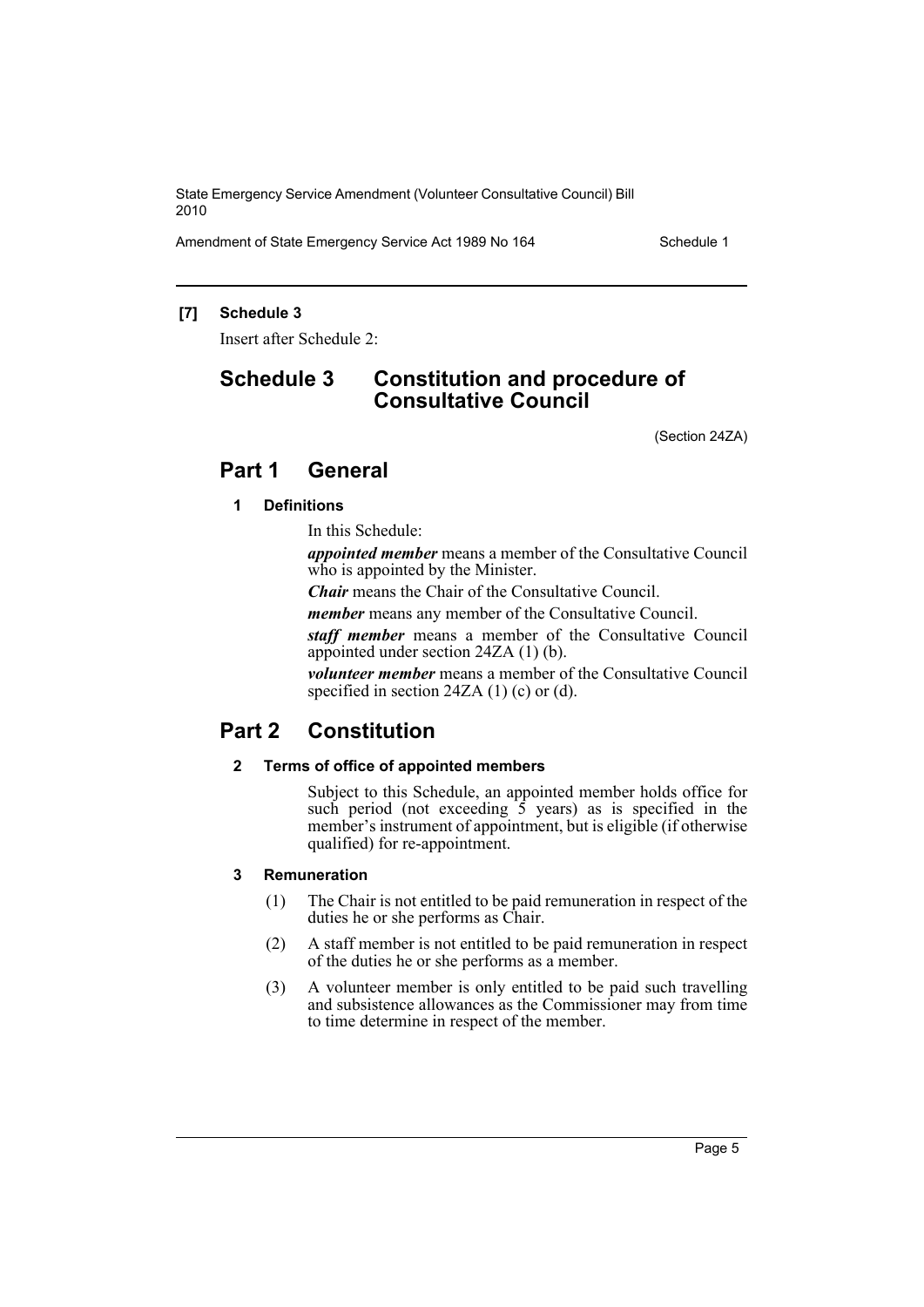Schedule 1 Amendment of State Emergency Service Act 1989 No 164

#### **4 Deputies**

- (1) The Chair may, from time to time, appoint a person to be the Chair's deputy, and may revoke any such appointment.
- (2) The Chair may, from time to time, approve of a person to be the deputy of a member (on the recommendation of that member) and may appoint the approved person to be the deputy of the member, and may revoke any such appointment.
- (3) In the absence of the Chair, the Deputy Chair may, if available, act in the place of the Chair.
- (4) In the absence of a member, the member's deputy may, if available, act in the place of the member.
- (5) While acting in the place of the Chair, the Deputy Chair has all the functions of the Chair and is taken to be the Chair.
- (6) While acting in the place of a member, a person has all the functions of the member and is taken to be a member.
- (7) For the purposes of this clause, a vacancy in the office of a member is taken to be an absence of the member.

#### **5 Vacancy in office of member**

- (1) The office of a member becomes vacant if the member:
	- (a) dies, or
	- (b) completes a term of office and is not re-appointed, or
	- (c) resigns the office by instrument in writing addressed to the Minister, or
	- (d) is removed from office by the Minister under this clause or by the Governor under Chapter 5 of the *Public Sector Employment and Management Act 2002*, or
	- (e) is absent from 3 consecutive meetings of the Consultative Council of which reasonable notice has been given to the member personally or by post, except on leave granted by the Chair or unless the member is excused by the Chair for having been absent from those meetings, or
	- (f) becomes bankrupt, applies to take the benefit of any law for the relief of bankrupt or insolvent debtors, compounds with his or her creditors or makes an assignment of his or her remuneration for their benefit, or
	- (g) becomes a mentally incapacitated person, or
	- (h) is convicted in New South Wales of an offence that is punishable by imprisonment for 12 months or more or is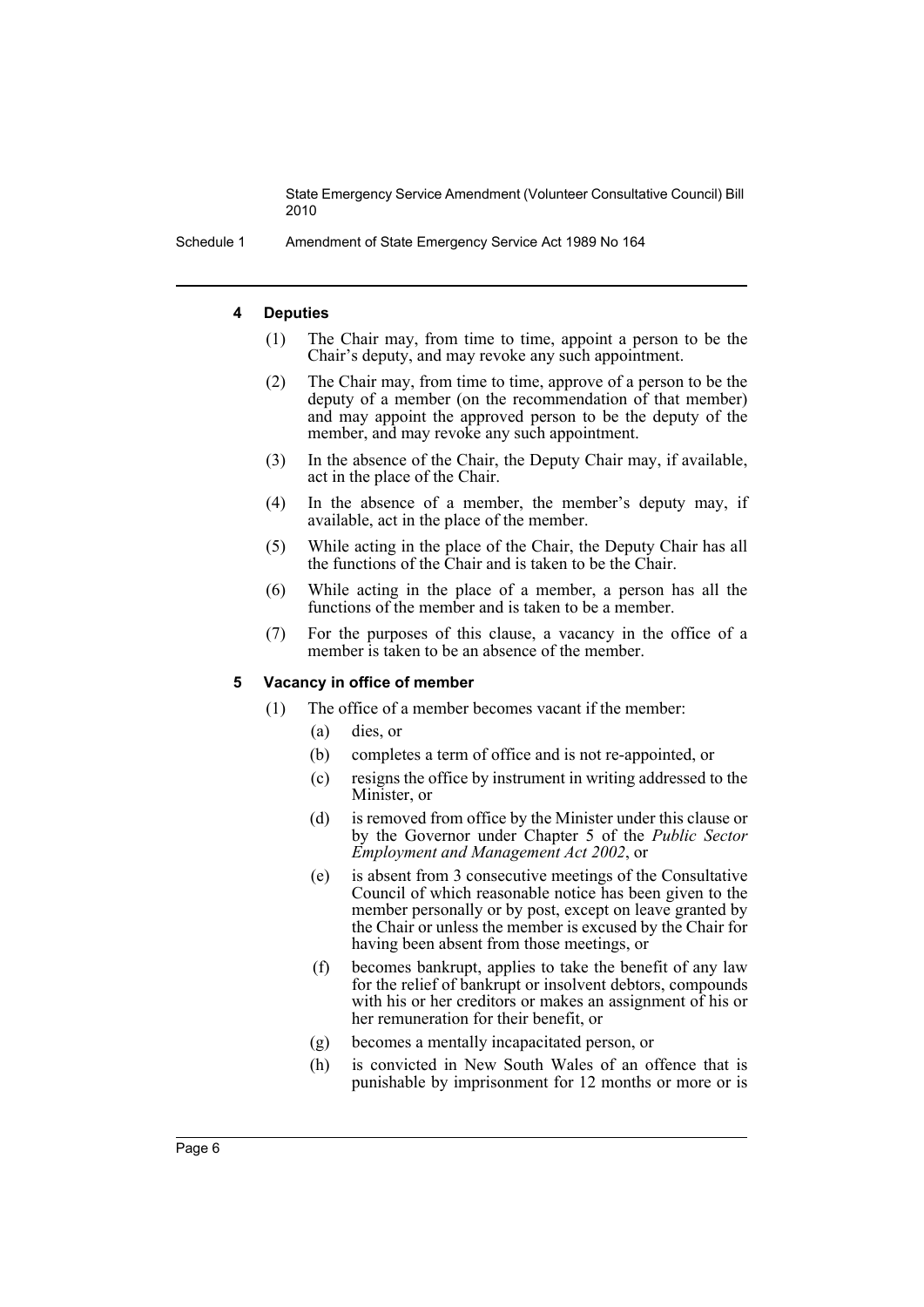Amendment of State Emergency Service Act 1989 No 164 Schedule 1

convicted elsewhere than in New South Wales of an offence that, if committed in New South Wales, would be an offence so punishable.

- (2) The Chair vacates office as Chair if he or she:
	- (a) is removed from office by the Minister under this clause, or
	- (b) ceases to be a member.
- (3) The President of the New South Wales State Emergency Service Volunteers Association Incorporated vacates office as a member if he or she:
	- (a) is removed from office by the Minister under this clause, or
	- (b) ceases to be a member.
- (4) The Minister may at any time remove the Chair or any other member from office.

#### **6 Filling of vacancy in office of appointed member**

If the office of any appointed member becomes vacant, a person is, subject to this Act, to be appointed to fill the vacancy.

### **7 Disclosure of pecuniary interests**

(1) If:

- (a) a member has a direct or indirect pecuniary interest in a matter being considered or about to be considered at a meeting of the Consultative Council, and
- (b) the interest appears to raise a conflict with the proper performance of the member's duties in relation to the consideration of the matter,

the member must, as soon as possible after the relevant facts have come to the member's knowledge, disclose the nature of the interest at a meeting of the Consultative Council.

- (2) A disclosure by a member at a meeting of the Consultative Council that the member:
	- (a) is a member, or is in the employment, of a specified company or other body, or
	- (b) is a partner, or is in the employment, of a specified person, or
	- (c) has some other specified interest relating to a specified company or other body or to a specified person,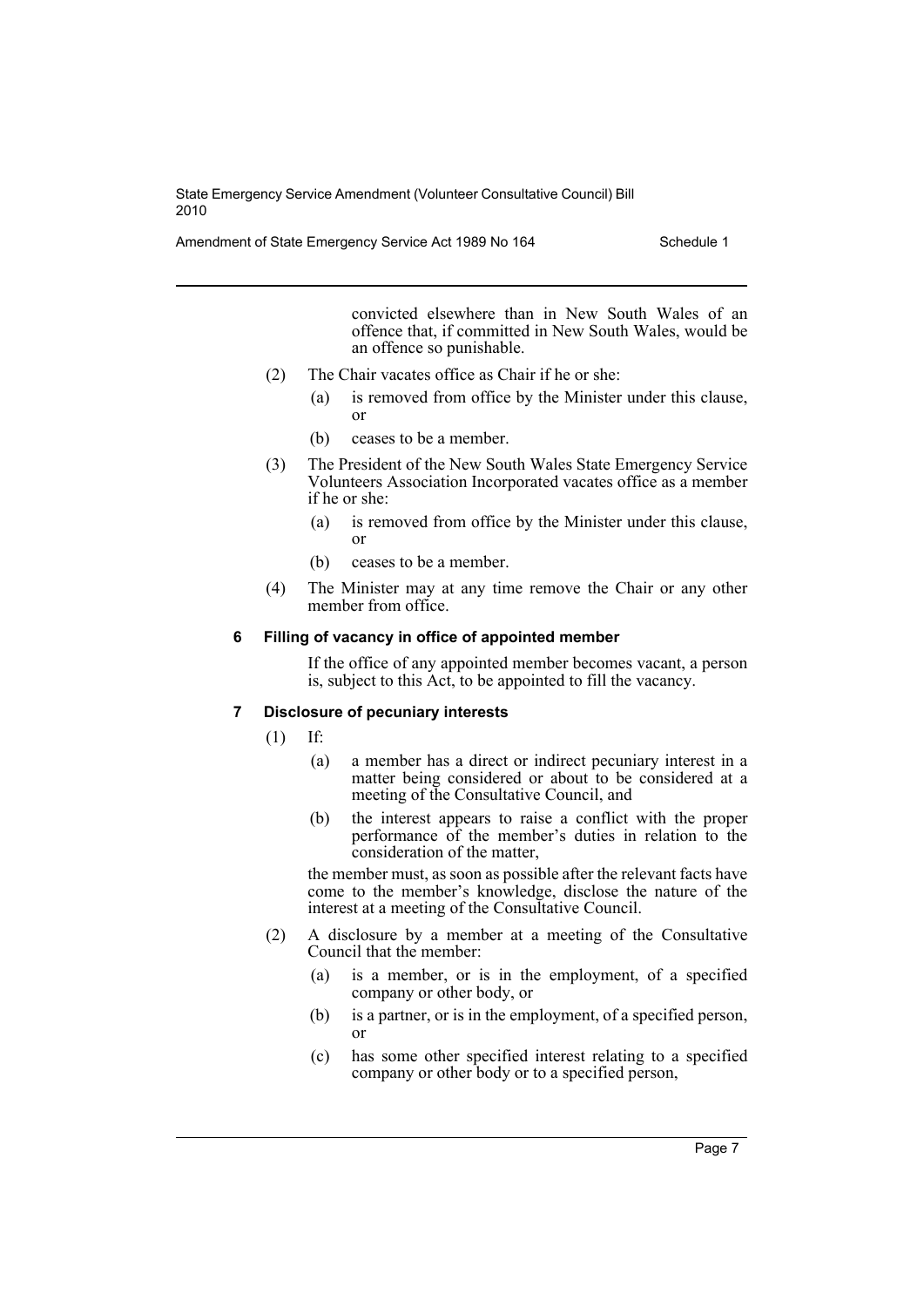Schedule 1 Amendment of State Emergency Service Act 1989 No 164

is a sufficient disclosure of the nature of the interest in any matter relating to that company or other body or to that person which may arise after the date of the disclosure and which is required to be disclosed under subclause (1).

- (3) Particulars of any disclosure made under this clause must be recorded by the Consultative Council in a book kept for the purpose and that book must be open at all reasonable hours for inspection by any person on payment of the fee determined by the Consultative Council.
- (4) After a member has disclosed the nature of an interest in any matter, the member must not, unless the Minister or the Consultative Council otherwise determines:
	- (a) be present during any deliberation of the Consultative Council with respect to the matter, or
	- (b) take part in any decision of the Consultative Council with respect to the matter.
- (5) For the purposes of the making of a determination by the Consultative Council under subclause (4), a member who has a direct or indirect pecuniary interest in a matter to which the disclosure relates must not:
	- (a) be present during any deliberation of the Consultative Council for the purpose of making the determination, or
	- (b) take part in the making by the Consultative Council of the determination.
- (6) A contravention of this clause does not invalidate any decision of the Consultative Council.

### **8 Effect of certain other Acts**

- (1) Chapter 2 of the *Public Sector Employment and Management Act 2002* does not apply to or in respect of the appointment of a member.
- (2) If by or under any Act provision is made:
	- (a) requiring a person who is the holder of a specified office to devote the whole of his or her time to the duties of that office, or
	- (b) prohibiting the person from engaging in employment outside the duties of that office,

the provision does not operate to disqualify the person from holding that office and also the office of a member or from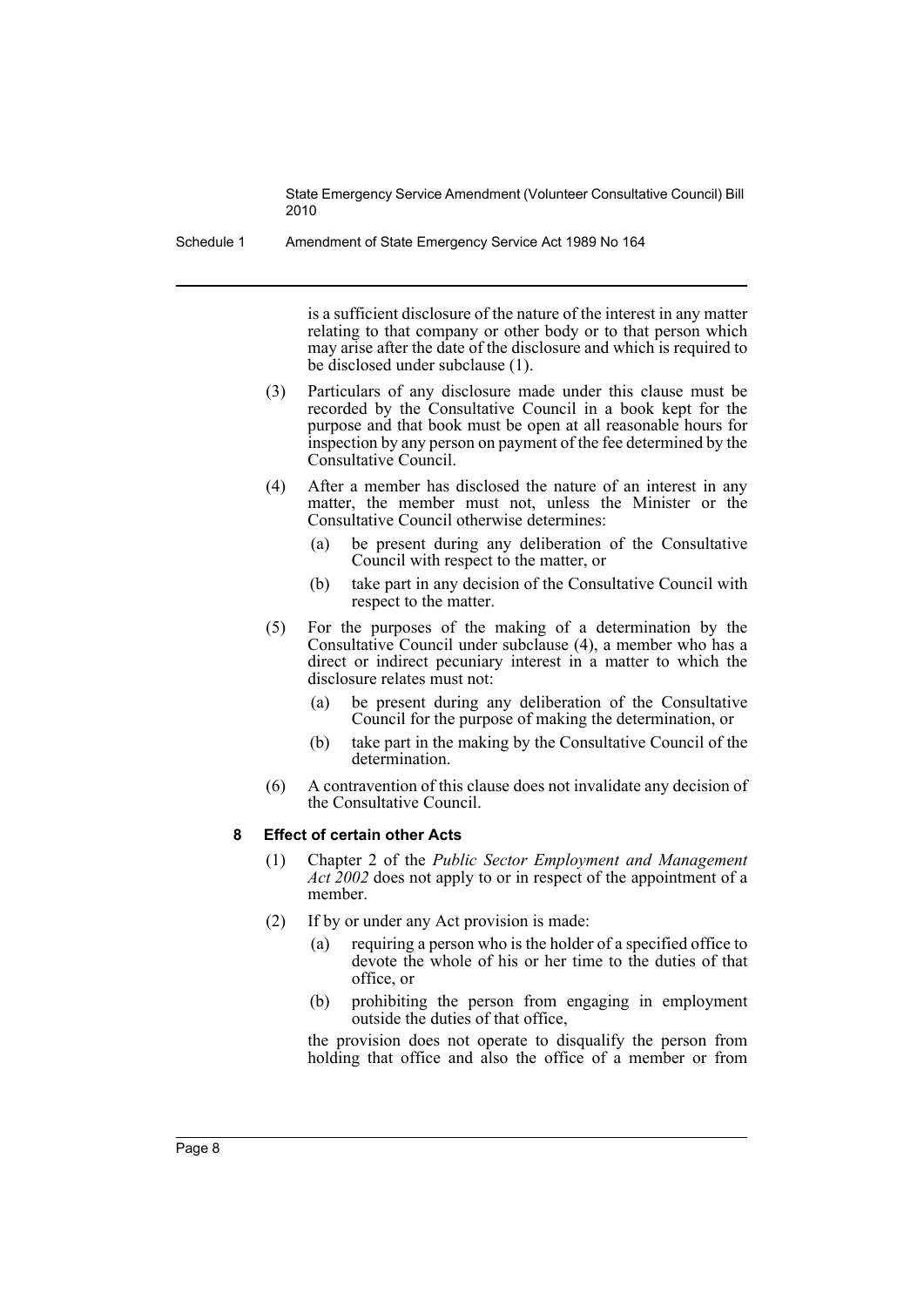Amendment of State Emergency Service Act 1989 No 164 Schedule 1

accepting and retaining any remuneration payable to the person under this Act as a member.

(3) The office of a member is not, for the purposes of any Act, an office or place of profit under the Crown.

## **Part 3 Procedure**

#### **9 General procedure**

The procedure for the calling of meetings of the Consultative Council and for the conduct of business at those meetings is, subject to this Act and the regulations, to be as determined by the Chair.

#### **10 Validity of certain acts or proceedings**

Any act or proceeding of the Consultative Council is, even though at the time when the act or proceeding was done, taken or commenced there was:

- (a) a vacancy in the office of a member of the Consultative Council, or
- (b) any defect in the appointment, or any disqualification of a member of the Consultative Council,

as valid as if the vacancy, defect or disqualification did not exist and the Consultative Council was fully and properly constituted.

#### **11 Quorum**

The quorum for a meeting of the Consultative Council is 2 staff members, 2 volunteer members and the Chair.

#### **12 Chair to be presiding member**

- (1) The Chair is to preside at a meeting of the Consultative Council.
- (2) The Chair has a deliberative vote and, in the event of an equality of votes, has a second or casting vote.

#### **13 Voting**

A decision supported by a majority of the votes cast at a meeting of the Consultative Council at which a quorum is present is the decision of the Consultative Council.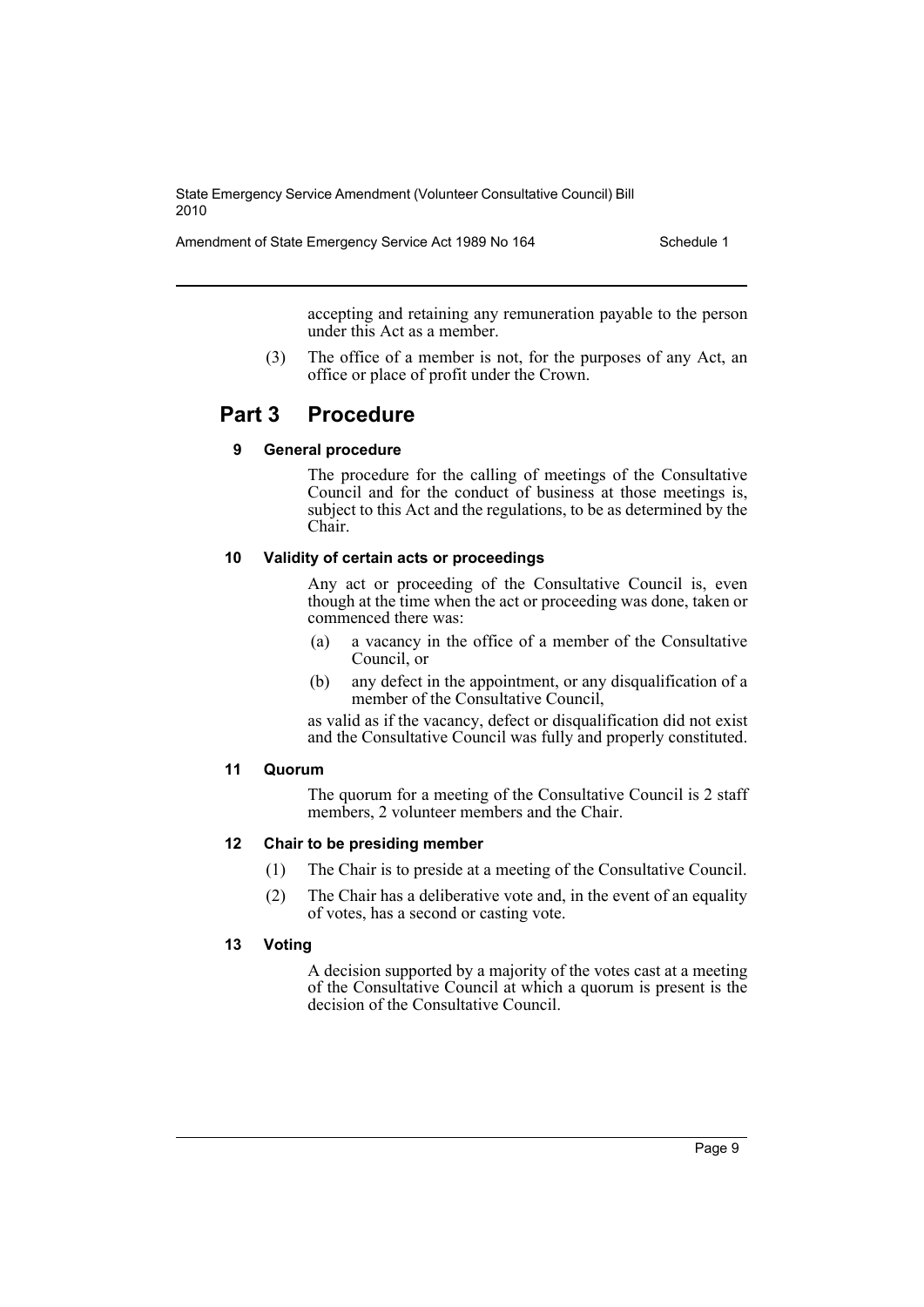Schedule 1 Amendment of State Emergency Service Act 1989 No 164

#### **14 Subcommittees**

- (1) The Consultative Council may, with the approval of the Chair, establish subcommittees to assist the Consultative Council in the exercise of its functions.
- (2) The members of a subcommittee are to be appointed by the Consultative Council and may consist of any of the following:
	- (a) staff of the State Emergency Service,
	- (b) volunteer officers and volunteer members of SES units.
- (3) The procedures for calling meetings of a subcommittee and for the conduct of those meetings are to be determined by the Consultative Council or (subject to any determination by the Consultative Council) by the subcommittee.
- (4) The Consultative Council may delegate to a subcommittee any of the functions of the Consultative Council, other than this power of delegation.

#### **15 Transaction of business outside meetings or by telephone**

- (1) The Consultative Council may, if the Chair and the President of the New South Wales State Emergency Service Volunteers Association Incorporated both think fit, transact any of its business by the circulation of papers among all the members of the Council for the time being, and a resolution in writing approved in writing by a majority of those members is taken to be a decision of the Consultative Council.
- (2) The Consultative Council may, if the Chair and the President of the New South Wales State Emergency Service Volunteers Association Incorporated both think fit, transact any of its business at a meeting at which members (or some members) participate by telephone, closed-circuit television or other means, but only if any member who speaks on a matter before the meeting can be heard by the other members.
- (3) For the purposes of:
	- (a) the approval of a resolution under subclause (1), or
	- (b) a meeting held in accordance with subclause (2),

the Chair and each member have the same voting rights as they have at an ordinary meeting of the Consultative Council.

(4) A resolution approved under subclause (1) is, subject to the regulations, to be recorded in the minutes of the meetings of the Consultative Council.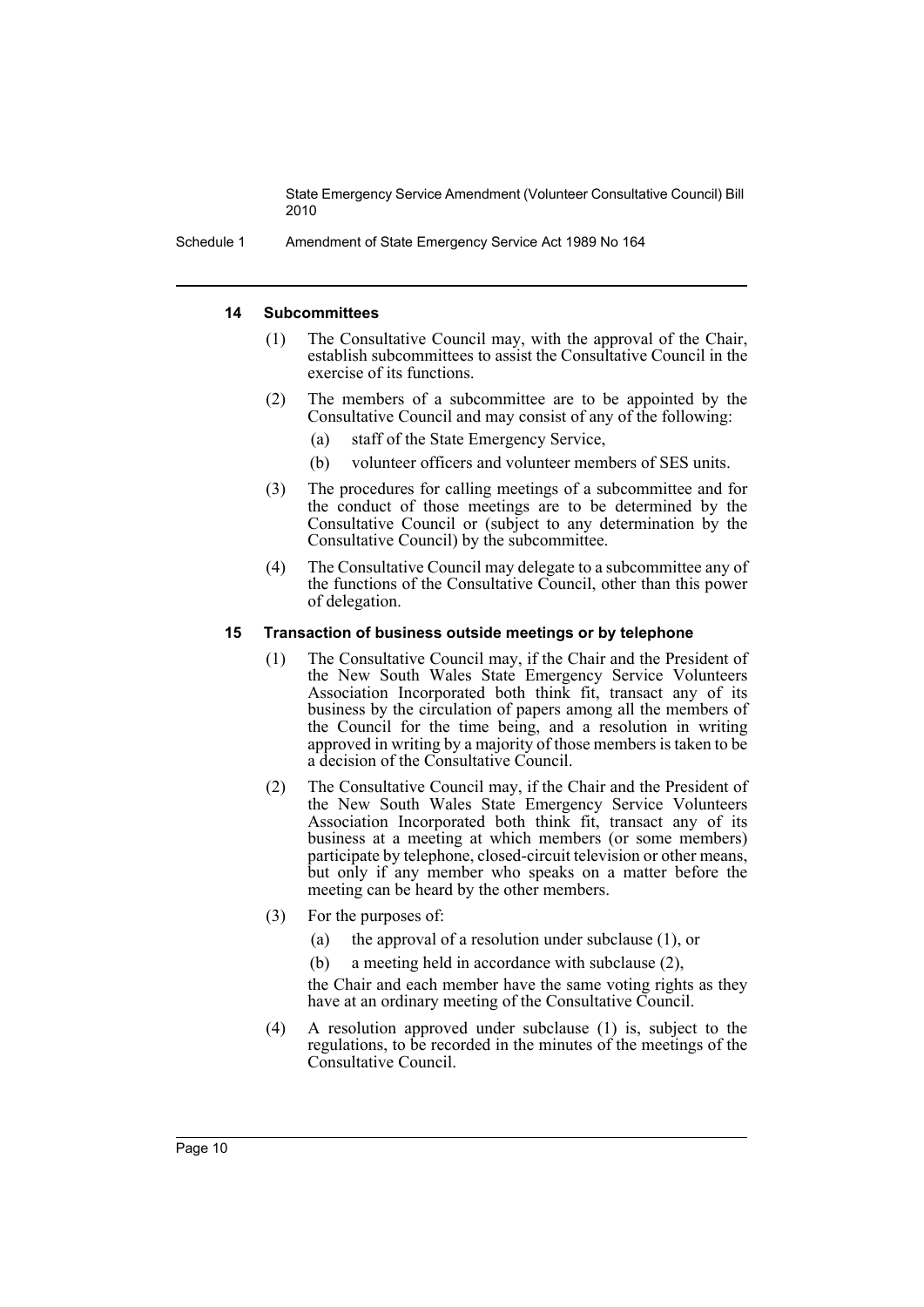Amendment of State Emergency Service Act 1989 No 164 Schedule 1

(5) Papers may be circulated among the members for the purposes of subclause  $(1)$  by facsimile or other transmission of the information in the papers concerned.

### **16 Minutes**

- (1) The Consultative Council is to keep full and accurate minutes of its proceedings at meetings.
- (2) The Consultative Council is to submit a copy of the minutes of a meeting of the Council to the Minister within 14 days after the date on which the meeting is held.

### **17 First meeting**

The Minister may call the first meeting of the Consultative Council in such manner as the Minister thinks fit.